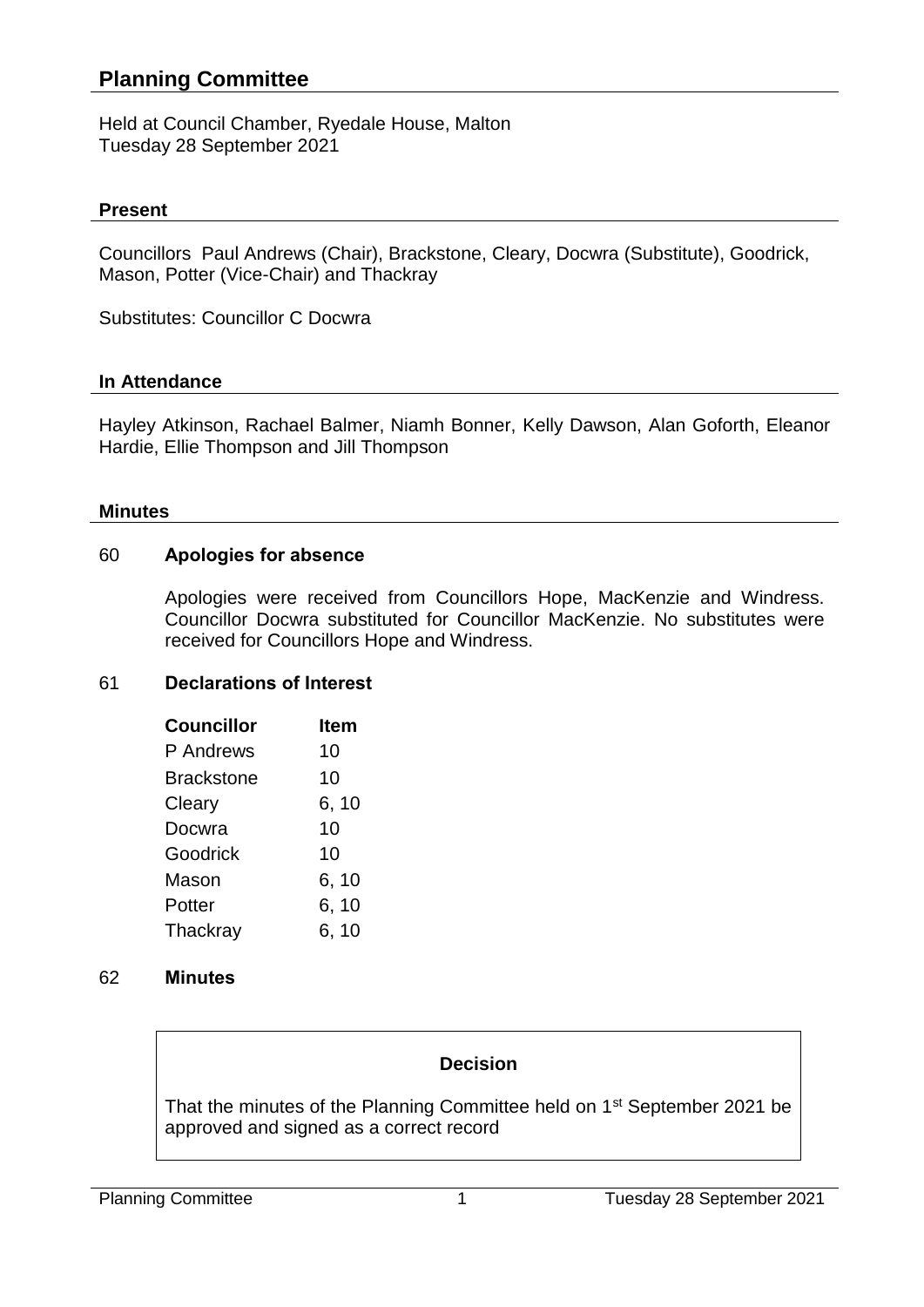Voting Record 4 For 0 Against 4 Abstentions

#### 63 **Urgent Business**

There was no urgent business.

#### 64 **Schedule of items to be determined by the Committee**

The Head of Planning submitted a list (previously circulated) of the applications for planning permission with recommendations thereon.

#### 65 **21/00392/FUL - Wychwood Village Street Howsham Malton**

#### **Decision**

**PERMISSION GRANTED-** Subject to conditions as recommended

Voting Record 7 For 0 Against 1 Abstention

In accordance with the Members Code of Conduct, Councillors Cleary, Mason, Potter and Thackray declared a personal, non-pecuniary but not prejudicial interest.

#### 66 **21/00981/MFUL - Land Off Edenhouse Avenue Old Malton Malton**

#### **Decision**

**Minded to approve subject to confirmation from the LLFA and the inclusion of a further condition in relation to lighting. Decision delegated to the Head of Planning and Regulatory Services**

Voting Record 8 For 0 Against 0 Abstention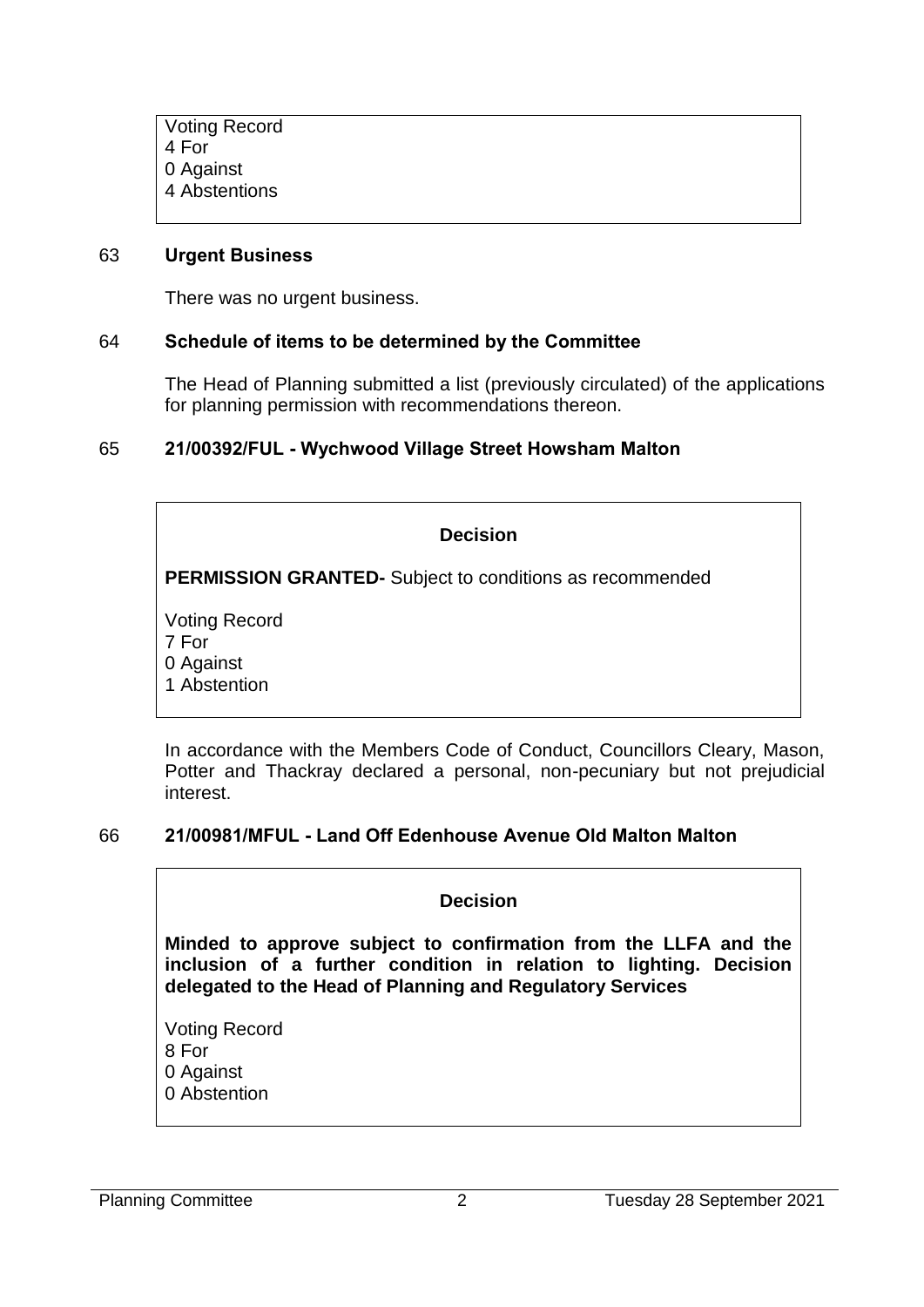## 67 **21/00997/MFUL - Land At Ellers Farm Buttercrambe Malton**

### **Decision**

**PERMISSION GRANTED-** Subject to conditions as recommended

Voting Record 8 For 0 Against 0 Abstention

# 68 **21/00575/FUL - Pickering Clinic Train Lane Pickering**

## **Decision**

**PERMISSION GRANTED-** Subject to conditions as recommended

Voting Record 8 For 0 Against 0 Abstention

Councillor Mason left the meeting at 19:05

#### 69 **21/00874/HOUSE - Great Habton Post Office 7 Beech View Habton Lane Great Habton Malton**

| <b>Decision</b>                                                 |  |
|-----------------------------------------------------------------|--|
| <b>PERMISSION GRANTED-</b> Subject to conditions as recommended |  |
| <b>Voting Record</b><br>7 For<br>0 Against<br>0 Abstention      |  |

In accordance with the Members Code of Conduct, Councillor Mason declared a personal, pecuniary and prejudicial interest and left the Committee for the duration of the item.

In accordance with the Members Code of Conduct, Councillors Andrews, Brackstone, Cleary, Docwra, Goodrick, Potter and Thackray declared a personal, non-pecuniary but not prejudicial interest.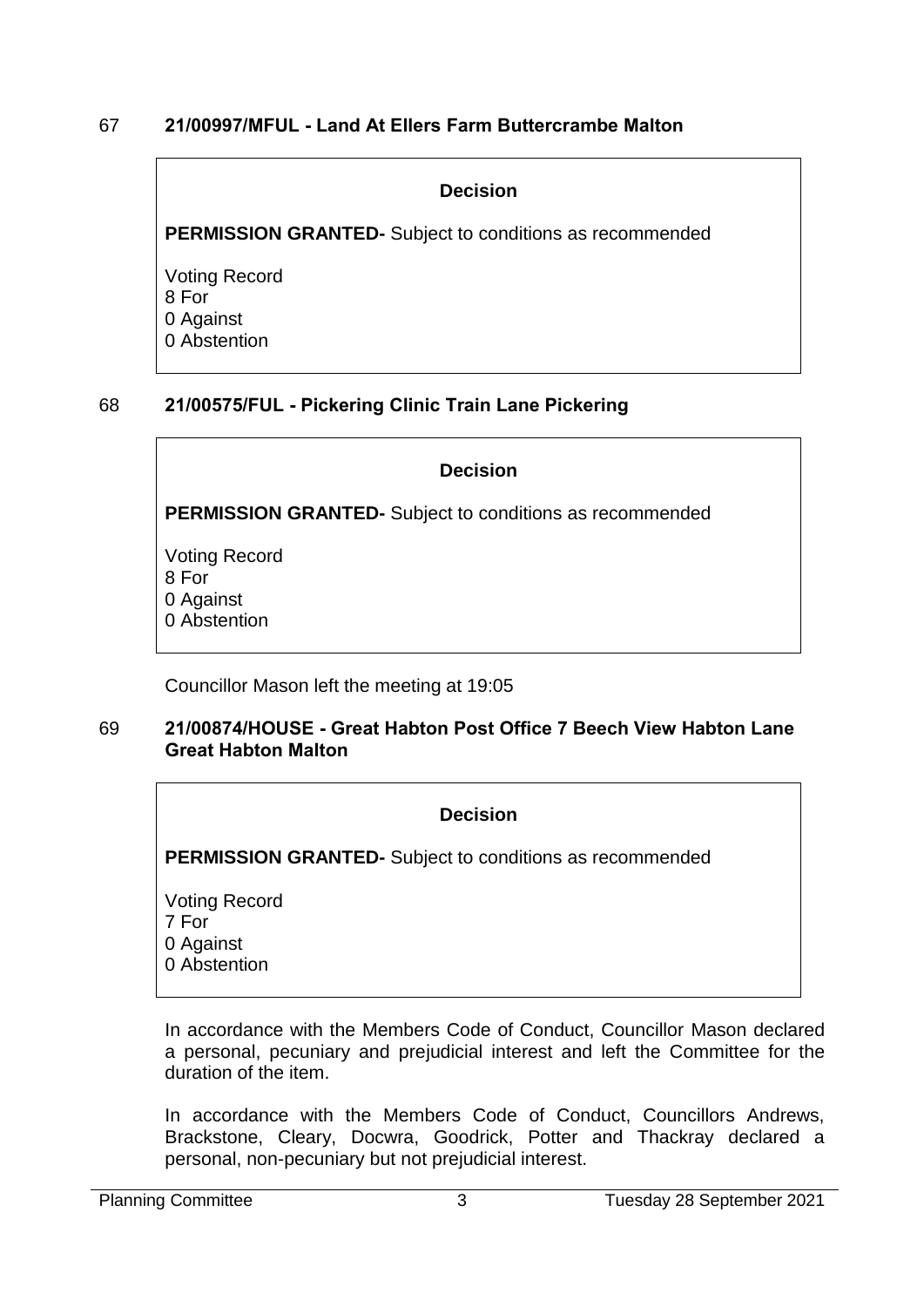Councillor Mason re-joined the meeting at 19:13

# 70 **21/00906/FUL - Bay Horse Inn Main Street Terrington Malton**

#### **Decision**

**PERMISSION GRANTED-** Subject to conditions as recommended

Voting Record 8 For 0 Against 0 Abstention

# 71 **21/00907/LBC - Bay Horse Inn Main Street Terrington Malton**

## **Decision**

**PERMISSION GRANTED-** Subject to conditions as recommended

Voting Record 8 For 0 Against 0 Abstention

# 72 **21/00984/HOUSE - 1 Hillside Way West Lutton Malton**

## **Decision**

**PERMISSION GRANTED-** Subject to conditions as recommended

Voting Record 8 For 0 Against 0 Abstention

## 73 **Any other business**

There was no other business.